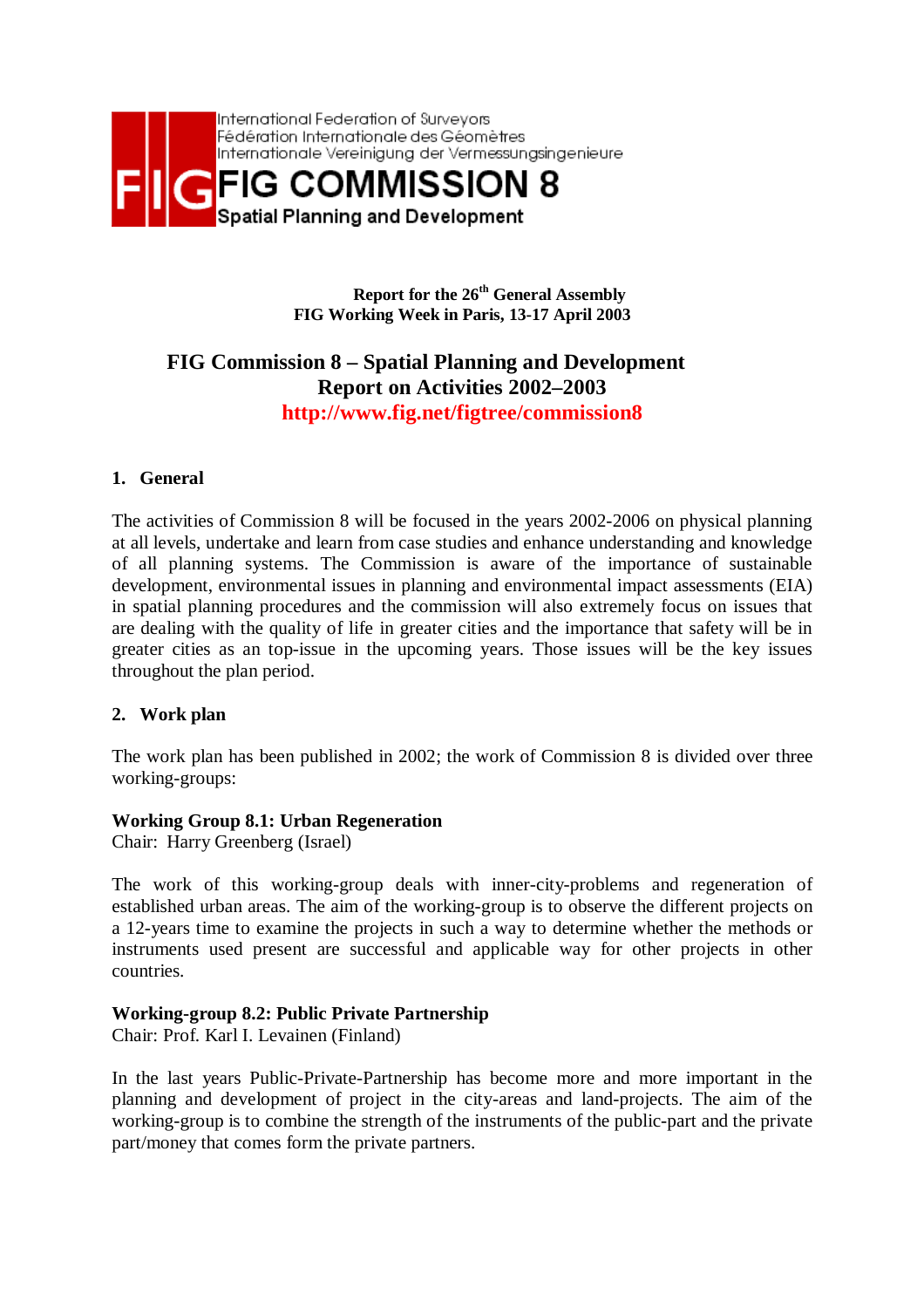# **Working-group 8.3 : Global Urbanisation Process in Large Cities**

Chair: Diane Dumashie (United Kingdom)

Identifying:

- Global urbanisation problems and processes
- Special problems of informal settlements in large cities
- Relationship between land allocation and development economies applied to temporary housing settlements
- Coastal and environmental pressures and solutions

# **3. Annual meeting**

Commission 8 organised an annual meeting during the Washington Congress in April 2002. Main issue was the discussion about the 2002–2006 work plan of the Commission. Other items were the activity of people within the Commission; or better to say: the lack of active people within Commission 8. The delegates emphasize the participation of Commission 8 members on the topic of the quality of cities or the quality of life in those cities with elements as:

- crime
- safety
- quality of houses
- hooliganism and riots.

At the annual meeting in Washington an motion was prepared to work more together with the hosting countries (FIG Congress and/or working weeks) and to stimulate the organisation of the hosting countries to organise technical excursions in the field of the three workinggroups. The aim was to organise a technical excursion at the Paris-working-week in 2003 in cooperation on the topic: riots and inner-city-safety of civilians.

## **4. Other Meetings and events**

Commission 8 chair and vice-chair have had two discussion-meetings about the future work and events of Commission 8 in February and May 2002. Commission 8 plans to participate actively in the working week of Paris in April 2003 and will try to cooperate more with Commission 7 and Commission 9 on the fields of PPS and Informal settlements in undeveloped countries in 2004-2005.

## **5. Forthcoming events**

Commission 8 will link with the UNEP. In the upcoming year the commission (i.e. workinggroup 8.3) will report on how this will be organised. Items are:

- monitoring sea level rise
- coastal mtion and hazard mitigration.

The Commission will assist with the implementation of Agenda 21 (from the Rio Earth Summit) and the Global Plan of Action (from the Habitat II Conference) at the local and urban level. Commission 8 will pay particular attention to informal settlements and urbanisation problems in developing countries.